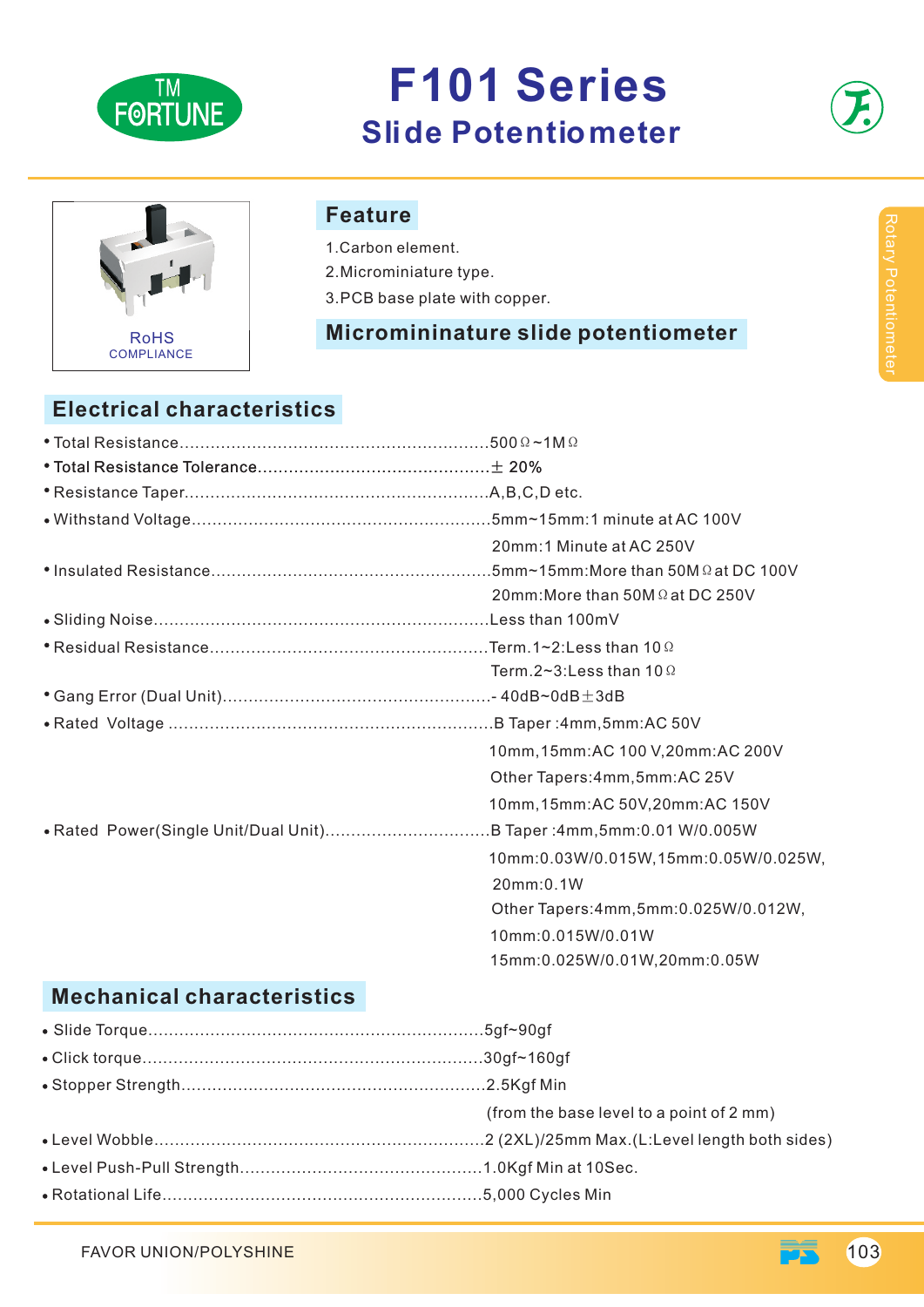

**F101 Series Slide Potentiometer** 



#### HOW TO ORDER